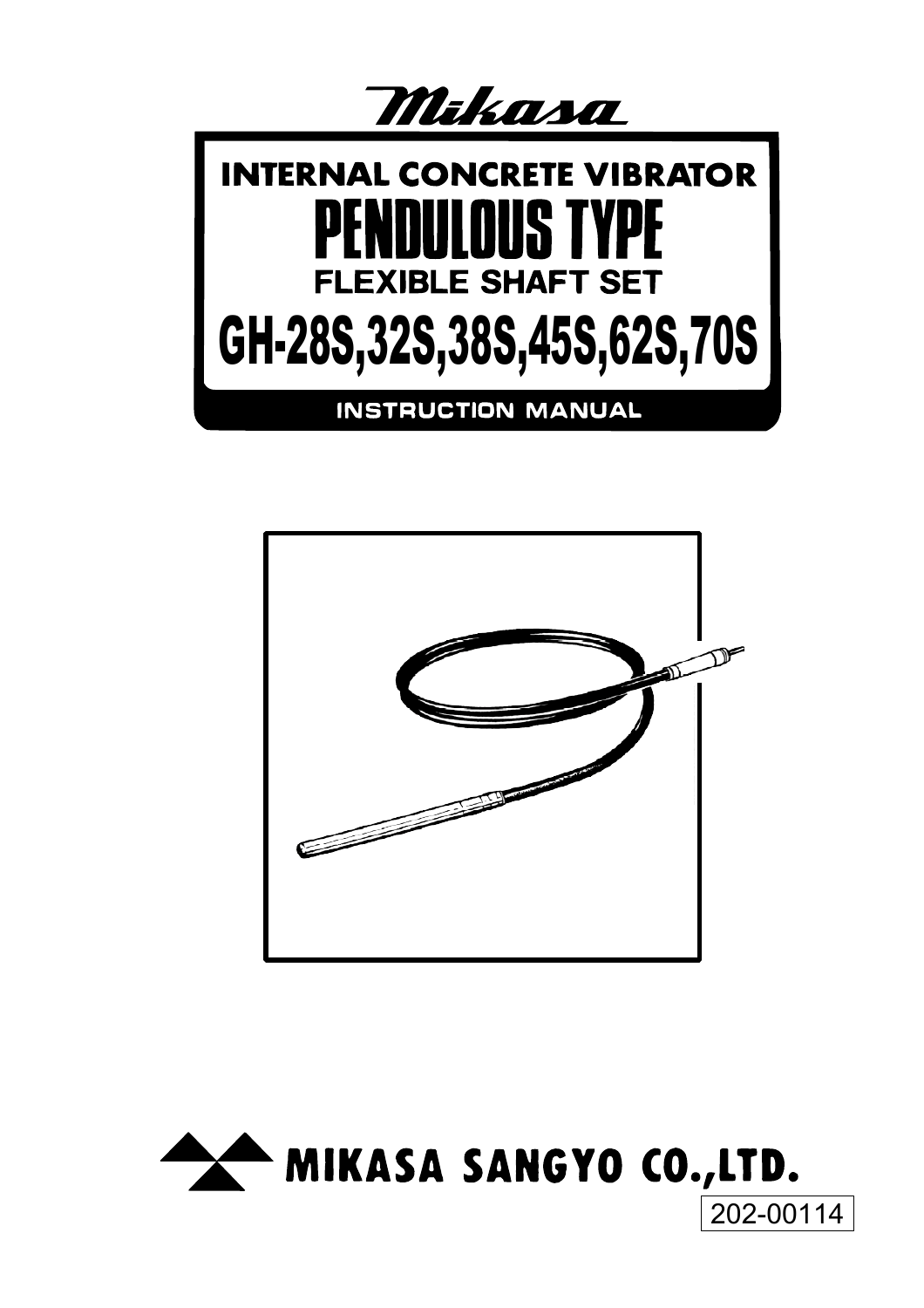# **Application**

Mikasa Pendulous-type Concrete Vibrator (GH series) is used to full concrete in the framework, and get air bubble out of the concrete by its vibrating.

Pendulous-type Concrete Vibrator is suitable for compacting low-slump concrete with a little moisture.

## **Warning of a false use and misuse**

Please use this machine for compacting concrete only.

Do not touch the Vibrator part and the Flexible-hose part where vibration is strong in operating the machine.

It is possibility to cause the traumatic vasospastic disease.

In operating, please grip the hose-part that leaves the Vibrator Head more than 1.2 meters.

If the vibration of the Hose part is abnormally big, please stop operating and repair the unit.

If you let the matter rest, it is possibility to cause the traumatic vasospastic disease.

## **Structure**

Pendulous-type Concrete Vibrator consists of coupling part which is connected to Engine, Flexible hose part which transmits the rotation to Vibrating Head, Shaft set part and Vibrating head part which generates vibration and gives a vibration to concrete.

Mechanism to generate vibration seems to become follows.

The rod-like Vibrator shaft that one-end is fixed on bearing is beat on inside of the head. And then the movement of the vibrator (planet rotation) changes the number of rotation of Flexible shaft to suitable vibrating number for beating the concrete.

## **Power Transfer**

The rotation of Engine is transmitted to Vibrator shaft through Coupling and Flexible shaft.

The rotation of Vibrator shaft is changed to high-cycle vibration suitable for concrete by planet rotation. And then the vibration is transmitted to Head cap and Head body, the vibration of Head beats concrete.

|                    | Vibrating head dimensions |                 | Lead shaft dimensions      |                         |                      |           |                       |                     |
|--------------------|---------------------------|-----------------|----------------------------|-------------------------|----------------------|-----------|-----------------------|---------------------|
| Model              | diameter                  | length          | flexible shaft<br>diameter | rubber hose<br>diameter | lead shaft<br>length | amplitude | vibration<br>Hz       | shaft set<br>weight |
|                    | mm                        | mm w/o coupling | mm                         | mm                      | m                    | mm        | (V.P.M.)              | kg                  |
| GH <sub>28</sub> S | 28.5                      | 477             | 9.5                        | 31                      | $\overline{4}$       | 1.4       |                       | 10.6                |
|                    |                           |                 |                            |                         | 6                    |           |                       | 14.7                |
| GH32S              | 32                        | 520             |                            |                         | $\overline{4}$       | 1.8       | 150                   | 11.2                |
|                    |                           |                 |                            |                         | $\,6$                |           | $\tilde{}$            | 15.1                |
| GH38S              | 38                        | 480             |                            |                         | 4                    | 1.8       | 208                   | 11.9                |
|                    |                           |                 |                            |                         | 6                    |           | (9,000)               | 15.7                |
| <b>GH45S</b>       | 45                        | 494             |                            |                         | 4                    | 2.0       | $\tilde{\phantom{a}}$ | 13.3                |
|                    |                           |                 |                            |                         | $\,6$                |           | 12,500)               | 17.4                |
| GH62S              | 62                        | 479             |                            |                         | 6                    | 2.4       |                       | 22.3                |
| GH70S              | 72                        | 355             | 12.7                       | 32                      | $\,6$                | 2.3       |                       | 21.4                |

## **SPECIFICATIONS OF SHAFT SET**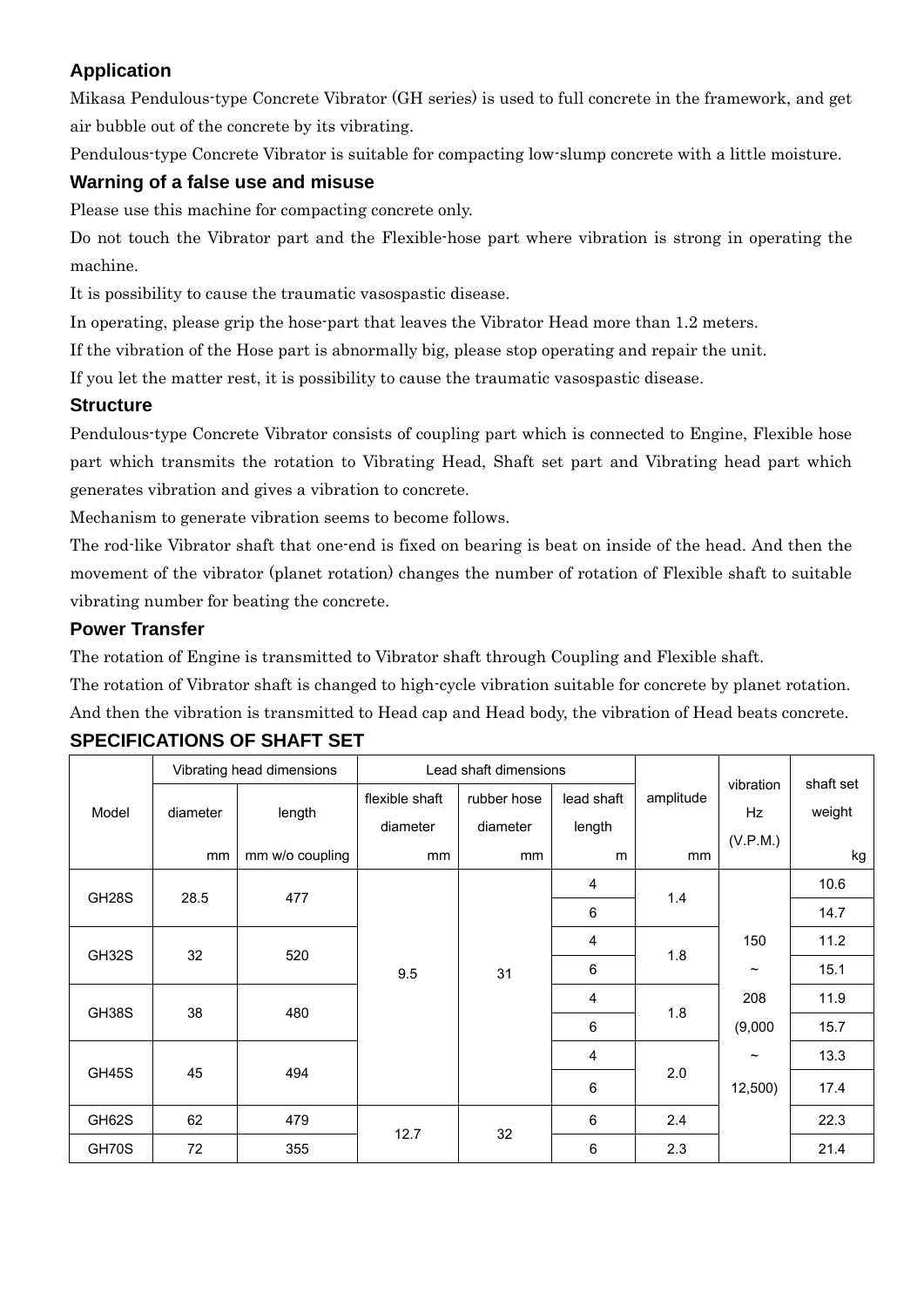| Model         | GE-5LE             | GE-5LD              | GE-5BE             | Model        | GM-970               | GM-1200            |  |
|---------------|--------------------|---------------------|--------------------|--------------|----------------------|--------------------|--|
| Weight        | 28.0kg             | 50.0kg              | 30.0kg             | Weight       | 11.4kg               | 22.4kg             |  |
| Setting speed | $3,350$ min-1      |                     | (3,350r.p.m)       | Type         | single phase         | three phase        |  |
|               | Robin              | Robin               | Robin              |              | voltage as requested |                    |  |
| Engine Model  | EX <sub>17</sub> D | DY23D               | EX <sub>17</sub> D | Voltage      |                      |                    |  |
|               |                    | air-cooled, 4-cycle |                    | Input        | 1.55KVA              | $1.4$ KVA          |  |
| Type          | petrol             | diesel              | petrol             |              | 970W                 | 1.200W             |  |
|               | engine             | engine              | engine             | Max. Out put |                      |                    |  |
|               | 4.2kW              | 3.7kW               | 4.2kW              |              | 3.300 min-1          | 2,880/3,450        |  |
| Max. Out put  | (5.7PS)            | (5.0PS)             | (5.7PS)            | Speed        | (r.p.m)              | $min^{-1} (r.p.m)$ |  |

## **POWER DRIVE UNIT FOR G SERIES FLEXIBLE SHAFT SET**

Features and specifications are subject to change without notification.

#### **IMPORTANT NOTICE**

Do not increase engine speed exceeding the regulated revolution by removing the limitter on speed controller of Engine, as damage will be caused on Vibrating Head. The regulated revolution speed of Model GE-series Engine is 3,350 r.p.m.

#### **1.Application**

For all concrete works, mechanical vibration causes raw concrete to flow like a liquid, and completely filling the form. It causes useless air and water to rise to the surface, thus eliminating honey combing and producing very dense concrete. To use of vibrator makes possible more perfect compaction of a much stiff mix than can be placed by hand. The stiffing of the mix will materially increase strength, density, watertightness and resistance the weathering.

## **2.Operation**

2-1 Place prime mover at a proper distance, where there are no water and raw concrete.

2-2 When you use the electric motor as a prime mover, the rubber gloves and boots should be used for safety works.



- 2.3 To connect Flexible shaft set to prime mover, insert Hexagonal joint to the socket  $\circledA$  and then pushing the Shaft coupling until locked by turning the lever  $\mathcal B$  or by pushing the push button  $\mathbb C$ , if necessary.
- 2-4 Put Vibrating Head vertically in the raw concrete, and then pull it up slowly after the concrete comes to sufficient condition.
- 2-5 Vibratory propagation range in concrete: